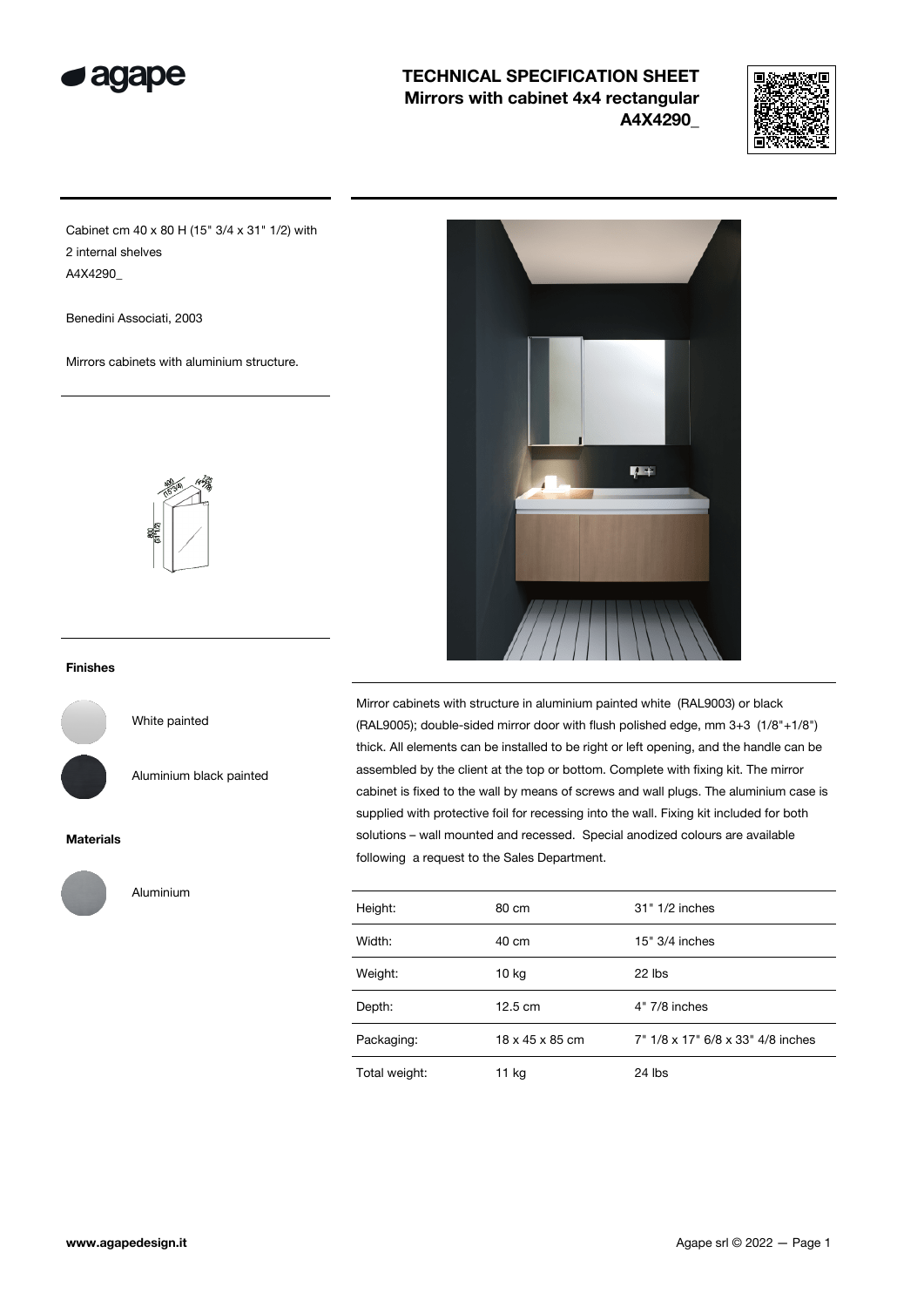

TECHNICAL SPECIFICATION SHEET Mirrors with cabinet 4x4 rectangular A4X4290\_



Main dimensions